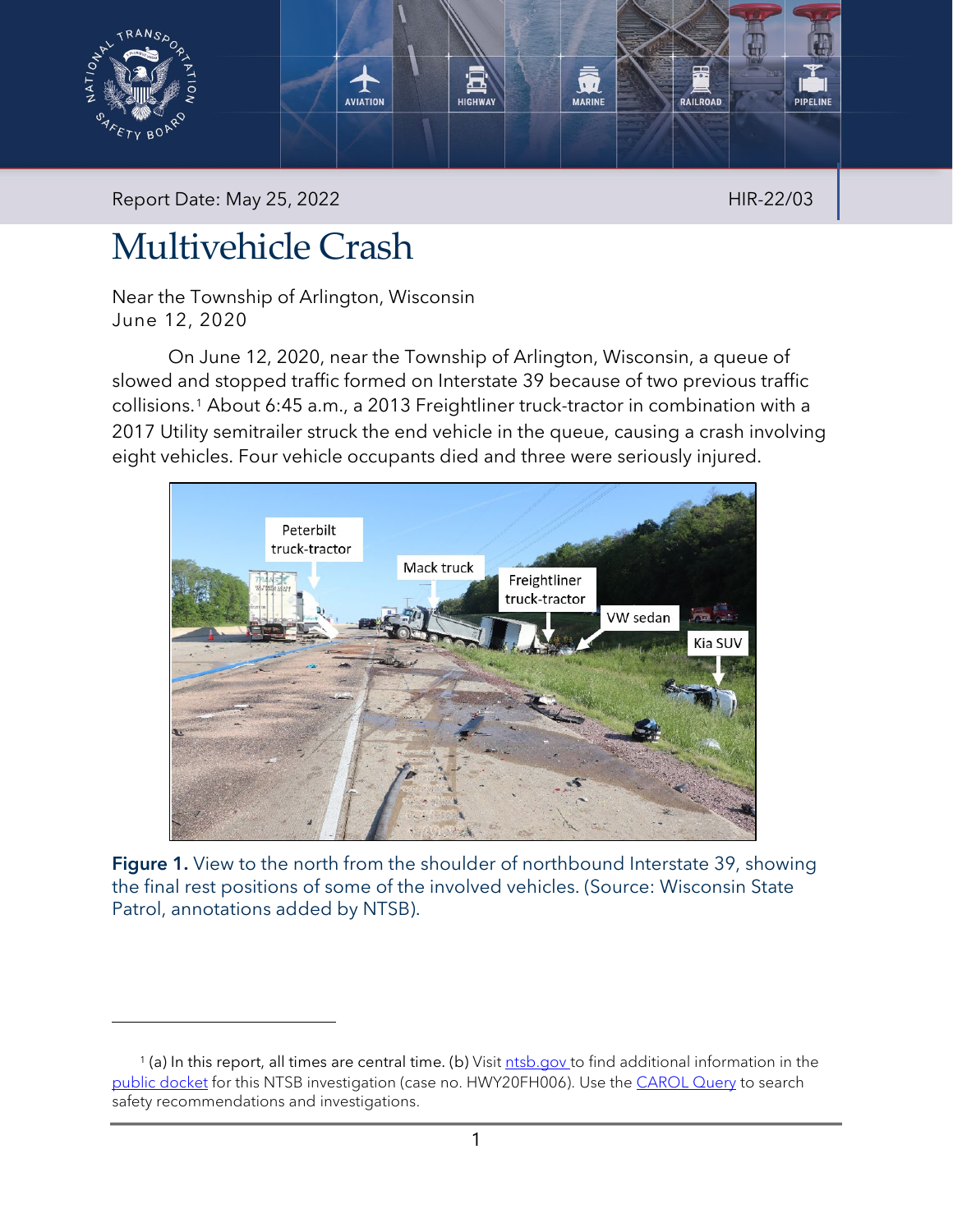| <b>Location</b>            | Interstate 39, near mile marker (MM) 120.5, Township of Arlington,<br>Wisconsin                                                                                                        |
|----------------------------|----------------------------------------------------------------------------------------------------------------------------------------------------------------------------------------|
| Date                       | June 12, 2020                                                                                                                                                                          |
| Time                       | 06:45 a.m. central time                                                                                                                                                                |
| <b>Involved vehicles</b>   | 8                                                                                                                                                                                      |
| Involved people            | 9                                                                                                                                                                                      |
| <b>Injuries</b>            | 4 fatal (Freightliner driver, Kia driver, Volkswagen driver, Chevrolet<br>driver), 3 serious (Ford driver and passenger, Mack driver), 2<br>uninjured (Peterbilt driver, Volvo driver) |
| Weather                    | Dry, clear, and daylight                                                                                                                                                               |
| <b>Roadway information</b> | Interstate highway, limited access, 3 northbound and 3 southbound<br>12-foot-wide travel lanes, rumble strips on right and left shoulders,<br>straight, concrete pavement              |



Figure 2. Map showing the location of the 6:45 a.m. crash and two previous crashes on I-39 that resulted in a 1.5-mile traffic queue. (Source: Google Maps)

2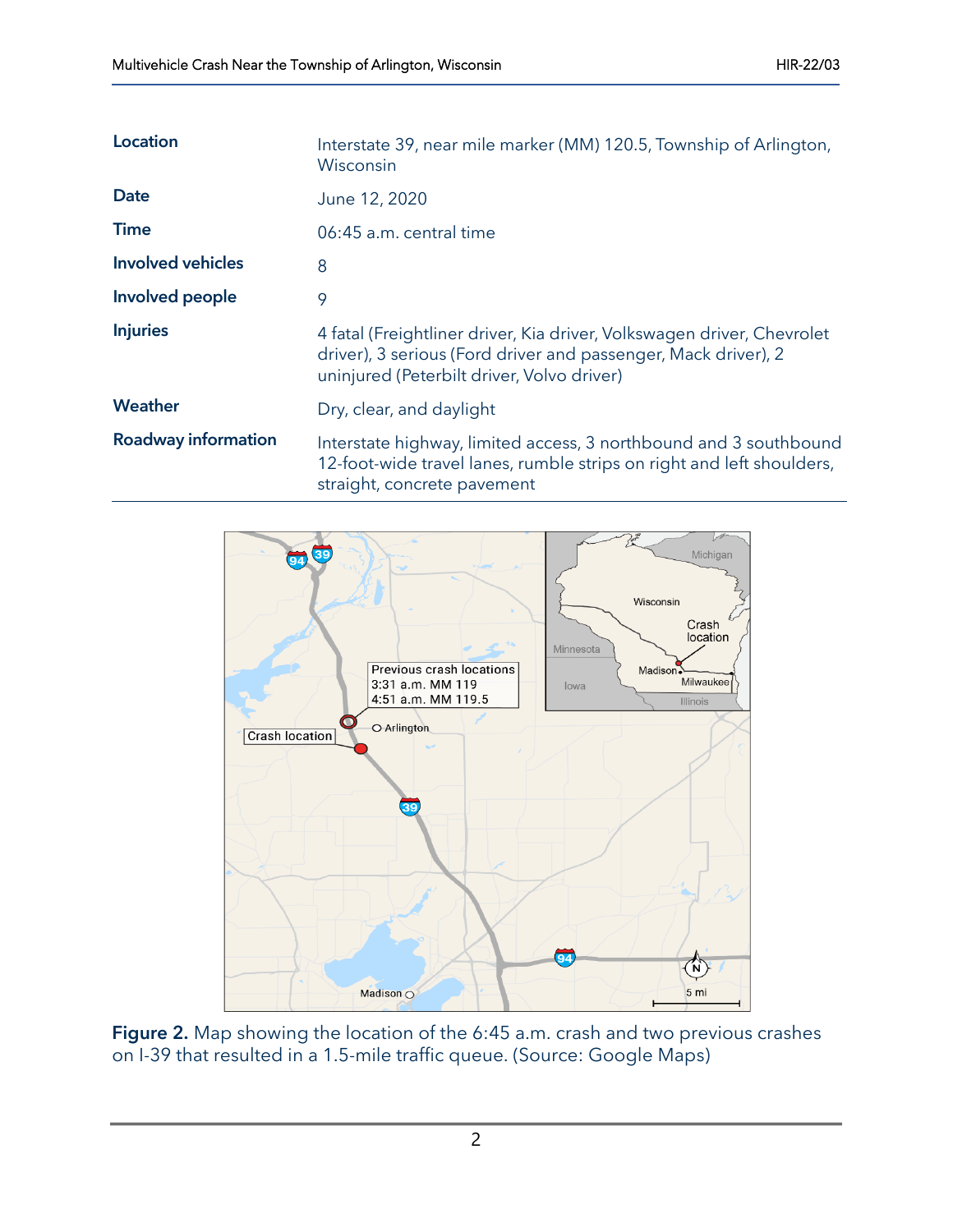# 1. Factual Information

### 1.1 Background

On June 12, 2020, a traffic queue formed on Interstate 39 (I-39) near the Township of Arlington, Wisconsin, because of two earlier crashes at 3:31 a.m. (MM 119) and 4:51 a.m. (MM 119.5). As a result of these earlier crashes, Wisconsin State Patrol implemented a traffic incident management plan that conformed to Wisconsin Department of Transportation (WisDOT) Emergency Traffic Control and Scene Management Guidelines and to available national guidance from the Federal Highway Administration (WisDOT 2014, FHWA 2009). As part of the incident management plan, advance warning signs were posted to alert drivers to the crash scene ahead and the need to be prepared to stop.

The posted speed limit on this portion of I-39 was 70 mph. The Freightliner truck, which was driven by a 55-year-old male and operated by K Express, Inc., was traveling northbound on I-39, in the right lane of the three-lane highway. The truck driver held an Illinois class A commercial driver's license, issued in October 2019 and scheduled to expire in November [2](#page-2-0)023.<sup>2</sup> The truck driver also held a commercial motor vehicle (CMV) driver medical certificate, issued in March 2020 and scheduled to expire in March 2021, with a restriction requiring he wear corrective lenses.

At the time of the crash, the weather was clear and the roadway was straight. There were no unusual roadway conditions, and the truck driver had an unobstructed view for more than one quarter mile on his approach to the crash location. Additionally, a mechanical inspection of the truck found no deficiencies that contributed to the crash.

## 1.2 Crash Description

The Freightliner truck encountered the traffic queue near MM 120.5 about 6:45 a.m. Based on outward-facing dashcam video from a commercial vehicle traveling immediately behind the Freightliner, the truck was traveling about 70 mph and maintaining its position in the lane. Although advance warning signs were in place, the dashcam video showed that when the Freightliner truck reached the slowed and stopped traffic, the driver took no evasive action; he did not brake or steer away from the vehicles in the lane ahead, despite numerous visual cues,

<span id="page-2-0"></span> $2$  The truck driver self-reported on his employment application that he had driven more than one million miles in truck-tractors.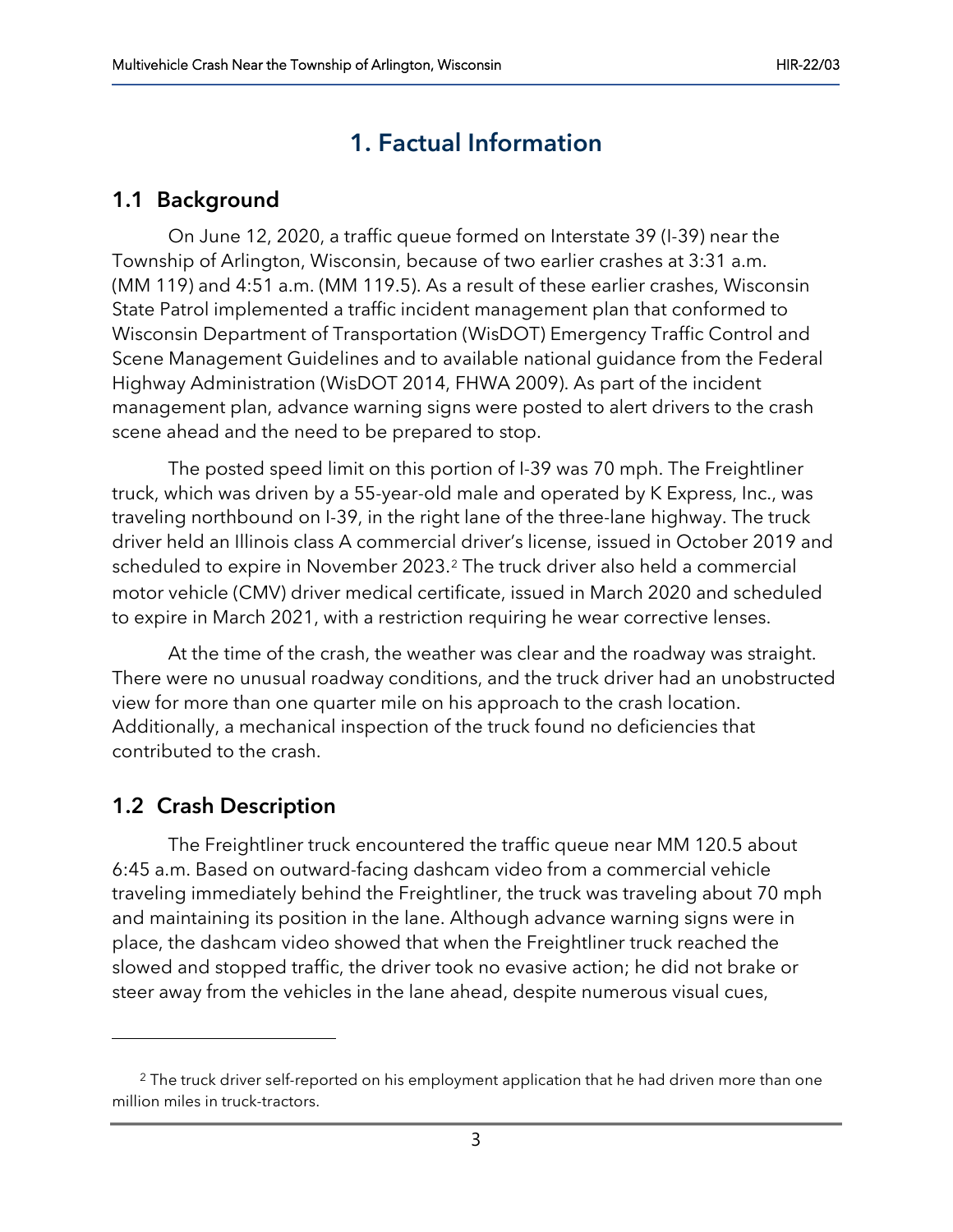including two large commercial trucks already stopped in the two right lanes and the brake lights of other slowing vehicles.

The Freightliner truck collided with the rear of a 2021 Kia Seltos sport utility vehicle (SUV) that had slowed at the back of the traffic queue. Following the collision with the Kia, the Freightliner truck continued forward, colliding with additional vehicles and forcing them into subsequent crashes. Six other vehicles were involved in this crash: a 2006 Volkswagen (VW) Passat sedan, a 1999 Chevrolet Malibu sedan, a 2018 Ford F-150 pickup truck, a 2018 Mack dump truck, a 2020 Peterbilt trucktractor in combination with a 2014 Utility semitrailer, and a 2020 Volvo truck-tractor in combination with a 2007 Utility semitrailer.



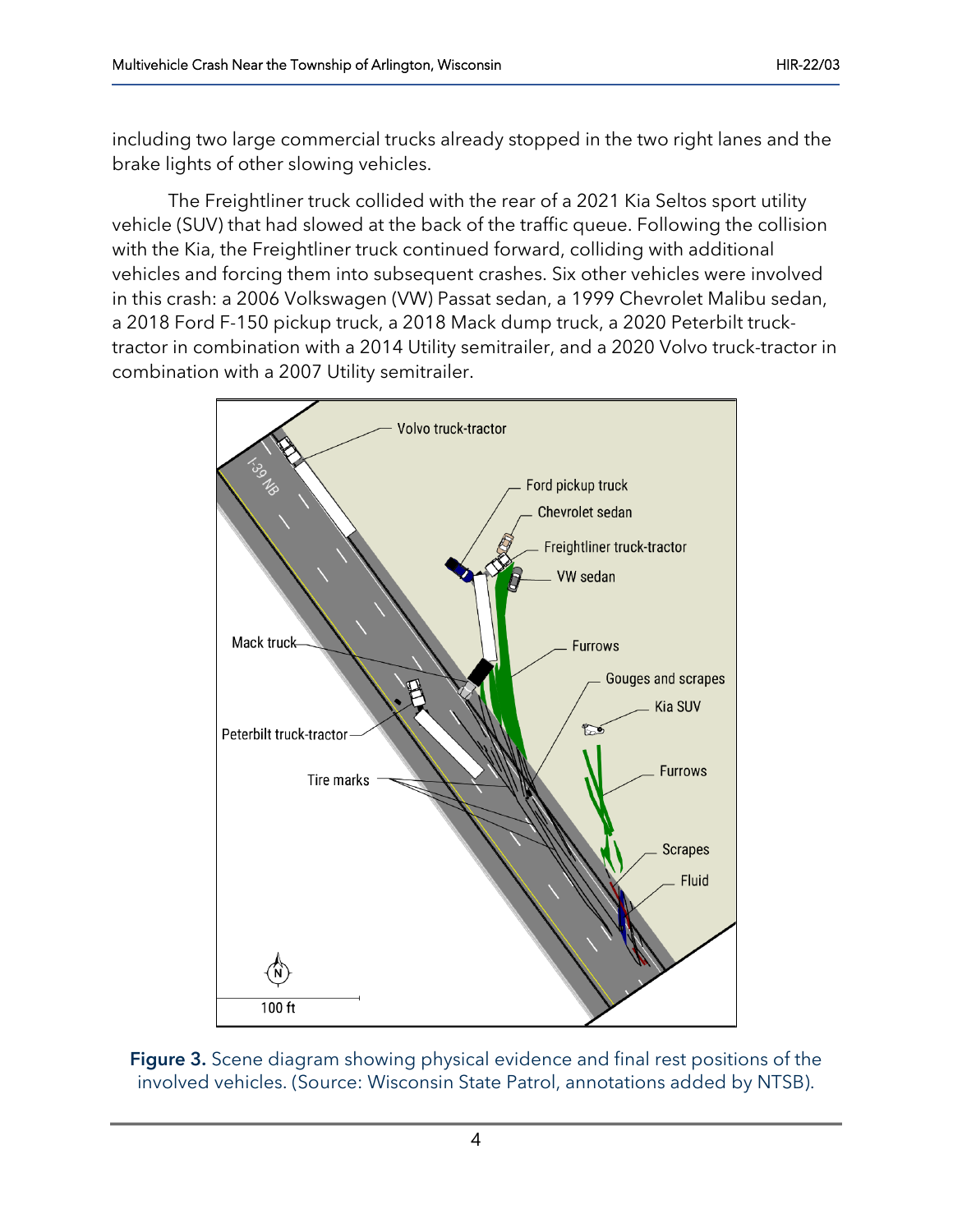### 1.3 Additional Information

#### 1.3.1 Driver Background and Work Schedule

The Freightliner truck driver had worked Monday through Friday the week of the crash.[3](#page-4-0) The collision occurred on his fifth day on duty. During the week of the crash, the driver's workday began between 1:30 a.m. and 4:00 a.m. and ended in the late afternoon, about 4:00 p.m. to 4:30 p.m. The driver's sleep location alternated during the work week, with two nights (Monday, June 8, and Wednesday, June 10) of rest occurring out of state in the truck's sleeper berth. Because the driver did not survive the crash, limited information was available regarding his activities, sleep opportunity, and quality of sleep on the two nights spent in the sleeper berth.

On the Thursday evening before the crash, the driver went to bed at his residence about 8:00 p.m. and woke up about 2:15 a.m. He drove his personal vehicle to the K Express terminal location about an hour away, and went on duty at 3:48 a.m. The truck driver's scheduled trip was a general freight delivery from the carrier's base in Bensenville, Illinois, to a packaging manufacturer in Arden Hills, Minnesota. The distance of the intended trip was about 394 miles. The crash occurred about 149 miles from the beginning of the trip and about 245 miles from the destination. When the crash occurred, the truck driver had been on duty for about 3 hours.

#### 1.3.2 Cell Phone Data

Cell phone records were examined to determine if the truck driver was using a cell phone when the crash occurred. The records showed that the truck driver initiated a phone call at 5:27 a.m.; the call ended at 5:51 a.m. (54 minutes before the crash). No evidence indicated that the truck driver was interacting with his cell phone at the time of the collision. Investigators found no sources of distraction, external to the vehicle, in the vicinity of the crash.

#### 1.3.3 Medical Issues

When interviewed by NTSB investigators, the truck driver's wife said her husband had been scheduled to see his primary care physician the day after the

<span id="page-4-0"></span><sup>&</sup>lt;sup>3</sup> Because the Freightliner truck driver died in the crash, background information was obtained from an interview with the Freightliner truck driver's wife, cell phone records, and data from the electronic logging device.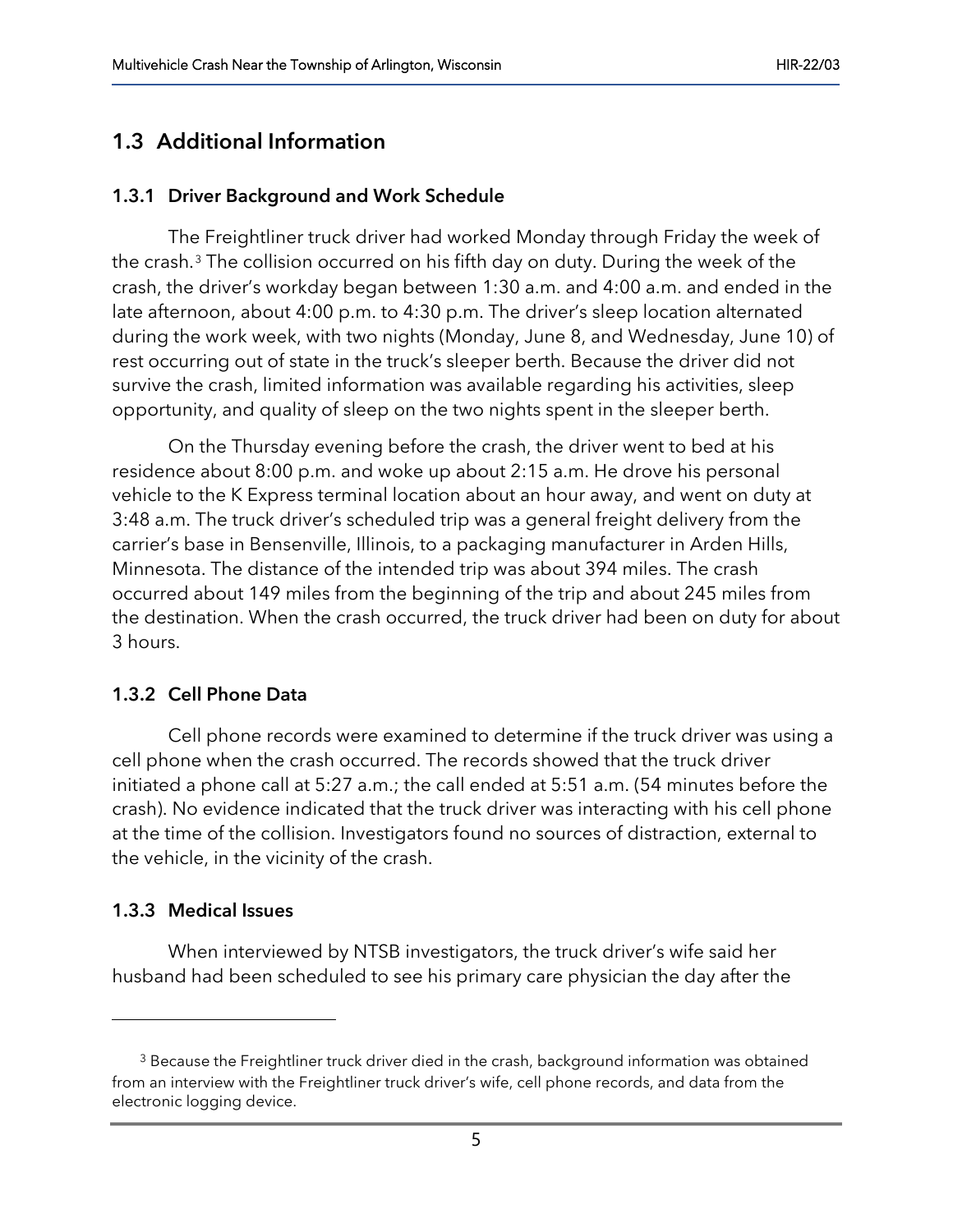crash; she wanted him to be seen because, according to her, he had been feeling "really rundown" and was "not looking right" to her. She said that he had been tired, had no energy, and that his appetite had been different than usual. She stated he had been saying "I just don't feel good." When questioned about the truck driver's sleep habits, his wife said her husband had always been a loud snorer.

According to medical records from his primary care provider, the 55-year-old truck driver had medical conditions including diabetes, high blood pressure, and obesity. His most recent primary care office visit had been on March 7, 2020, for routine follow-up of his diabetes.[4](#page-5-0) As of that visit date, he had prescriptions for the oral diabetes medications metformin, glipizide, and pioglitazone. His prescriptions also included gabapentin, a medication used to treat chronic nerve pain.<sup>[5](#page-5-1)</sup> The truck driver had not had any documented changes to his diabetes medications or gabapentin dose since late 2019.

The truck driver's most recent CMV driver medical examination was also conducted on March 7, 2020 (not by his primary care provider). At the time of that examination, the driver was 69 inches (5 feet, 9 inches) tall and weighed 325 pounds, corresponding to a body mass index (BMI) of 48 kg/m2.[6](#page-5-2) He reported smoking one pack of cigarettes per day. He reported no medication use and no active medical conditions.[7](#page-5-3) The medical examiner (ME) certified the truck driver for 1 year, with a restriction requiring the use of corrective lenses, and with periodic monitoring required due to diabetes, high blood pressure, and trace blood in the urine.[8](#page-5-4) The examiner requested and received a waiver from the truck driver's primary care provider stating that the driver was able to drive a public transportation vehicle.

<span id="page-5-0"></span><sup>4</sup> Post-crash toxicology testing showed a HbA1c of 10.7 percent. HbA1c is an indirect measure of a person's average blood sugar during about a 3-month period. Good control of diabetes is considered an HbA1c of less than 7 percent.

<span id="page-5-1"></span><sup>&</sup>lt;sup>5</sup> Gabapentin may cause sleepiness and dizziness and can impair driving. The drug typically carries a warning that users may not be able to accurately assess how sleepy it makes them, and that they should not drive until they have gained enough experience to determine if the drug impairs their ability to do so.

<span id="page-5-2"></span><sup>6</sup> BMI is calculated by dividing body weight by the square of body surface area and is expressed in units of kg/m². BMI of 30 and above is considered obese. Obesity is sometimes further delineated into classes, where class 1 is a BMI of 30 to less than 35, class 2 is a BMI of 35 to less than 40, and class 3 (severe) is a BMI of 40 or higher.

<span id="page-5-4"></span><span id="page-5-3"></span> $<sup>7</sup>$  This report was inconsistent with the medical information documented on the same date in the</sup> records from his primary care provider.

<sup>&</sup>lt;sup>8</sup> Trace blood in the urine has nonspecific significance.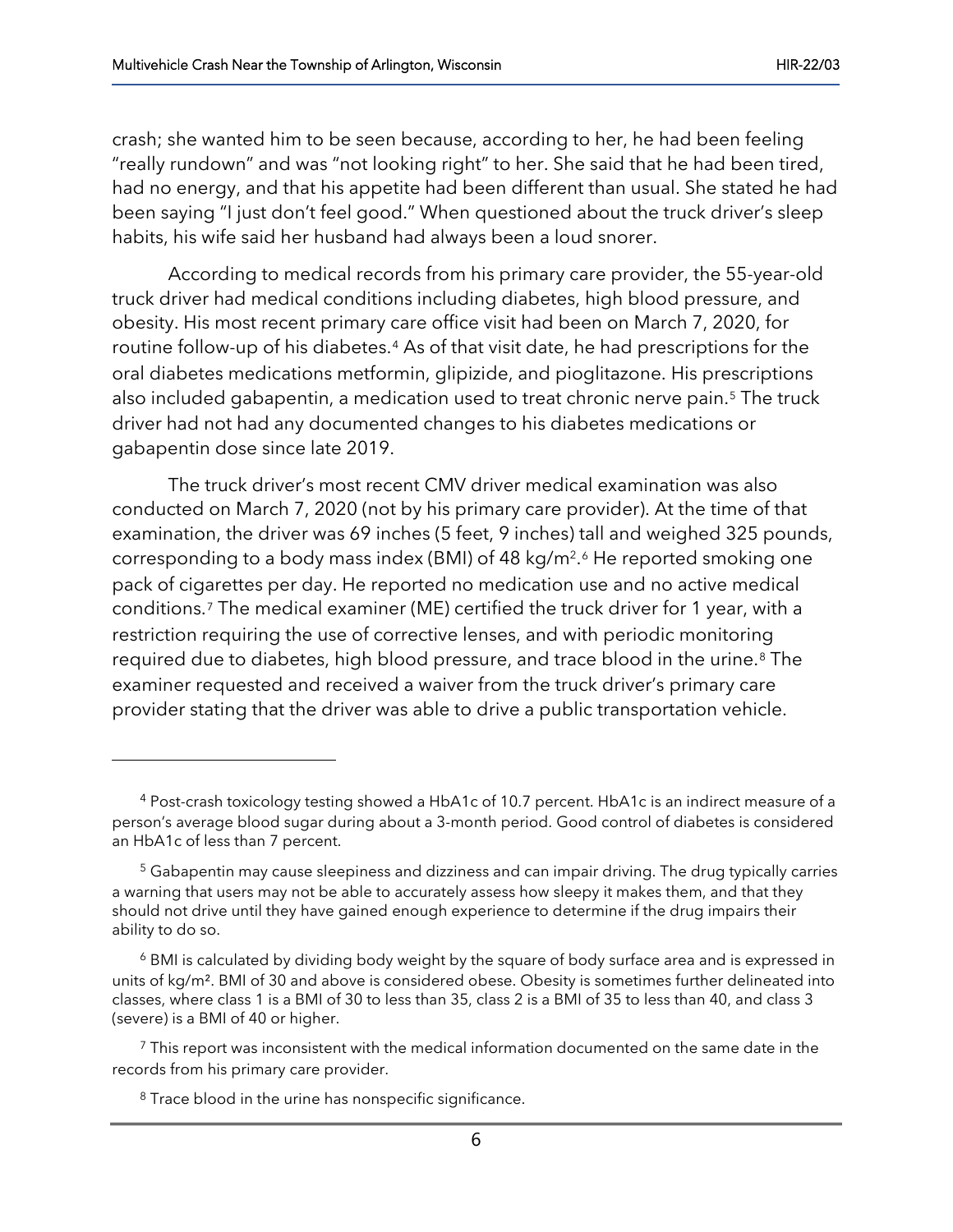Before the most current CMV driver medical examination on March 7, 2020, the truck driver had been examined by a different ME in January 2020. That examiner had determined that the truck driver was at elevated risk for obstructive sleep apnea (OSA) and had certified the driver for only 3 months, instructing him to undergo a sleep study;<sup>[9](#page-6-0)</sup> however, there is no evidence that the truck driver ever completed a sleep study or that he reported that recommendation to his March 2020 ME.[10](#page-6-1)

The Dane County Medical Examiner's Office, which performed the truck driver's autopsy, determined the truck driver's cause of death to be thermal injuries, inhalation of byproducts of combustion, and blunt-force injuries to the head and torso. There was evidence of smoke inhalation, with soot in the airways. The autopsy report described the heart as enlarged and the right side of the heart as dilated. Moderate-to-severe coronary artery disease was present.

Two laboratories performed postmortem testing of the truck driver's blood. One laboratory identified gabapentin at 2.6 µg/mL, and measured carboxyhemoglobin to be elevated.[11](#page-6-2) No other potentially impairing tested-for substances were detected.

<span id="page-6-1"></span><sup>10</sup> At the January 2020 CMV driver medical examination, the truck driver's neck circumference was 18 inches. His neck circumference was not documented at his March 2020 CMV driver medical examination. Larger neck circumference is associated with increased risk for OSA. Guidelines widely used in the United States define a neck circumference of more than 17 inches as abnormal for the purposes of evaluating OSA risk in men.

<span id="page-6-0"></span><sup>&</sup>lt;sup>9</sup> OSA is a condition in which a person's upper airway soft tissues collapse during sleep, causing the person to have repeated episodes during which breathing temporarily stops and/or becomes ineffective. The episodes of poor breathing cause oxygen levels to drop and carbon dioxide levels to rise in the blood, eventually triggering breathing to resume, sometimes with gasping. Untreated OSA causes nonrestorative and fragmented sleep, often resulting in excessive daytime sleepiness and fatigue, and contributing to decreased alertness and cognitive and motor impairment.

<span id="page-6-2"></span><sup>11</sup> Carboxyhemoglobin is formed when carbon monoxide binds to hemoglobin in blood, impairing the blood's ability to deliver oxygen to body tissues. Smoke inhalation is a common cause of carbon monoxide exposure and elevated carboxyhemoglobin.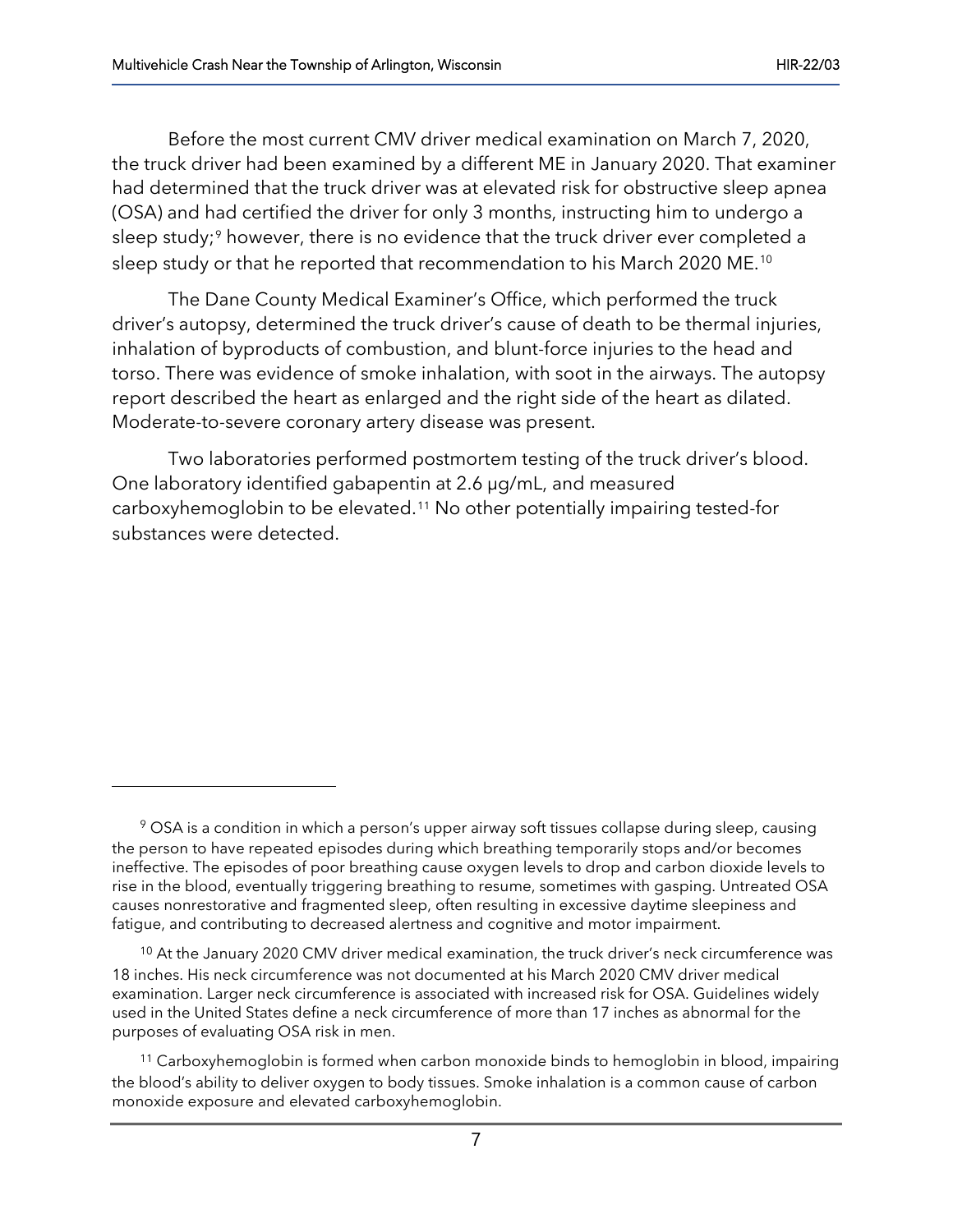# 2. Analysis

Weather and visibility were not factors in this crash, and investigators found no evidence of mechanical deficiencies in the 2013 Freightliner truck that would have caused or contributed to the collision. The truck driver was not distracted and had sufficient experience as a commercial truck driver to recognize the slowed and stopped vehicles in the traffic queue ahead. Further, advance warning signs were present to alert him of the need to be prepared to stop.

Although the truck driver had cardiac disease that placed him at increased risk of a sudden impairing or incapacitating cardiac event, external video evidence of his driving before encountering the traffic queue was inconsistent with such an event, and it is unlikely that such an event coincidentally occurred just as he encountered the traffic queue. It is similarly unlikely that he experienced a significant diabetesrelated low blood sugar event, especially given his high average blood sugar. Based on autopsy evidence, the truck driver did breathe during the postcrash fire, so the elevated carboxyhemoglobin identified by one laboratory was not evidence of precrash carbon monoxide exposure.

According to his wife, the Freightliner truck driver had been experiencing ongoing fatigue for which he was scheduled to be evaluated by his doctor the day after the crash. Fatigue can cause attention lapses―brief periods during which awareness and responsiveness are impaired. Such an attention lapse is consistent with the truck driver's failure to respond to the stopped traffic queue. In evaluating potential causes of fatigue, investigators examined circadian factors, the driver's sleep length and frequency, time awake at the time of the crash, sleep quality, and medical factors. Although he worked a schedule beginning in the early morning hours when subjective sleepiness is often most pronounced, his consistent schedule likely allowed him to adapt to working during this time, lessening the impact of the early hours.

Because the truck driver did not survive to be interviewed, information was unavailable to determine the adequacy of his sleep length and frequency, particularly for the nights he spent in the sleeper berth. At the time of the crash, the driver had been awake for about 4.5 hours. This period was preceded by a maximum sleep opportunity of 6 hours and 15 minutes, which is less than optimal and can lead to increased lapses in attention (Dinges 2014). Factors such lifestyle habits, medications, and health conditions can also restrict an individual's ability to obtain restorative rest. Based on the circumstances of this crash, the interview statements regarding fatigue, and the driver's history, factors contributing to fatigue were further examined.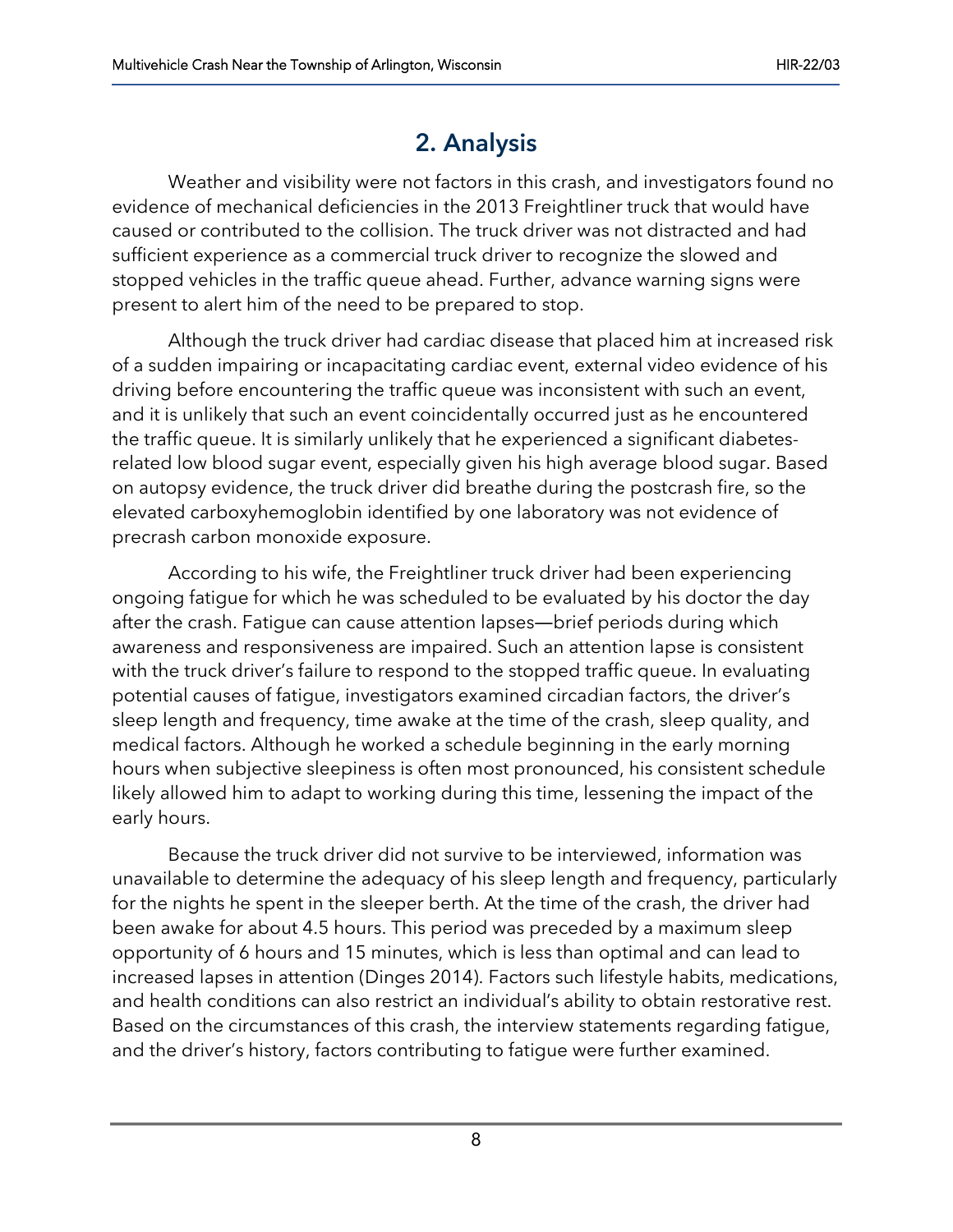The truck driver had diabetes, with inadequate average blood sugar control. Diabetes may contribute to fatigue, but fatigue in diabetes is not predictable simply from blood sugar control. The truck driver also used the medication gabapentin, which can cause drowsiness, but there was no evidence that this had been a problem for him in the past, and the gabapentin level cannot be used to estimate drowsiness. Thus, there was insufficient information to determine if his diabetes or use of gabapentin contributed to fatigue or drowsiness.

Untreated OSA can result in excessive daytime sleepiness, fatigue, and decreased alertness.[12](#page-8-0) Multiple studies have shown that inadequately treated OSA significantly increases the risk and severity of motor vehicle crashes (Tregear et al. 2009, Mulgrew et al. 2008, ECRI 2007).Because the truck driver did not undergo a sleep study to test for OSA, the likelihood that he had OSA may only be estimated from his OSA risk factors, of which there were many, including the following:

- High BMI (48 kg/m2) as of March 2020. The truck driver's BMI corresponds to severe obesity, which alone placed him at high risk of significant OSA.<sup>[13](#page-8-1)</sup>
- Large neck circumference (as of January 2020). This factor is even more strongly associated with OSA risk than BMI.
- Being male. Men are two to three times more likely to have OSA than are nonpostmenopausal women.
- Age. The truck driver was 55 years old. OSA risk in adults increases with age until about the sixth or seventh decade of life.
- The truck driver had high blood pressure and diabetes. OSA is more prevalent among people with those conditions.
- The truck driver smoked, which may increase OSA risk.

Based on the truck driver's combination of risk factors, he likely had significant, undiagnosed, untreated OSA that contributed to fatigue. Thus, it is probable that his failure to respond to slow-moving traffic resulted from fatigue, likely associated, in part, with undiagnosed OSA.

<span id="page-8-0"></span><sup>&</sup>lt;sup>12</sup> Refer to the Medical Factual Report in th[e NTSB docket](https://data.ntsb.gov/Docket/Forms/searchdocket) for this crash (case no. HWY20FH006) for additional information and references related to OSA.

<span id="page-8-1"></span><sup>&</sup>lt;sup>13</sup> The Federal Motor Carrier Safety Administration (FMCSA) Medical Review Board has estimated that nearly 80 percent of individuals with a BMI over 35 have OSA.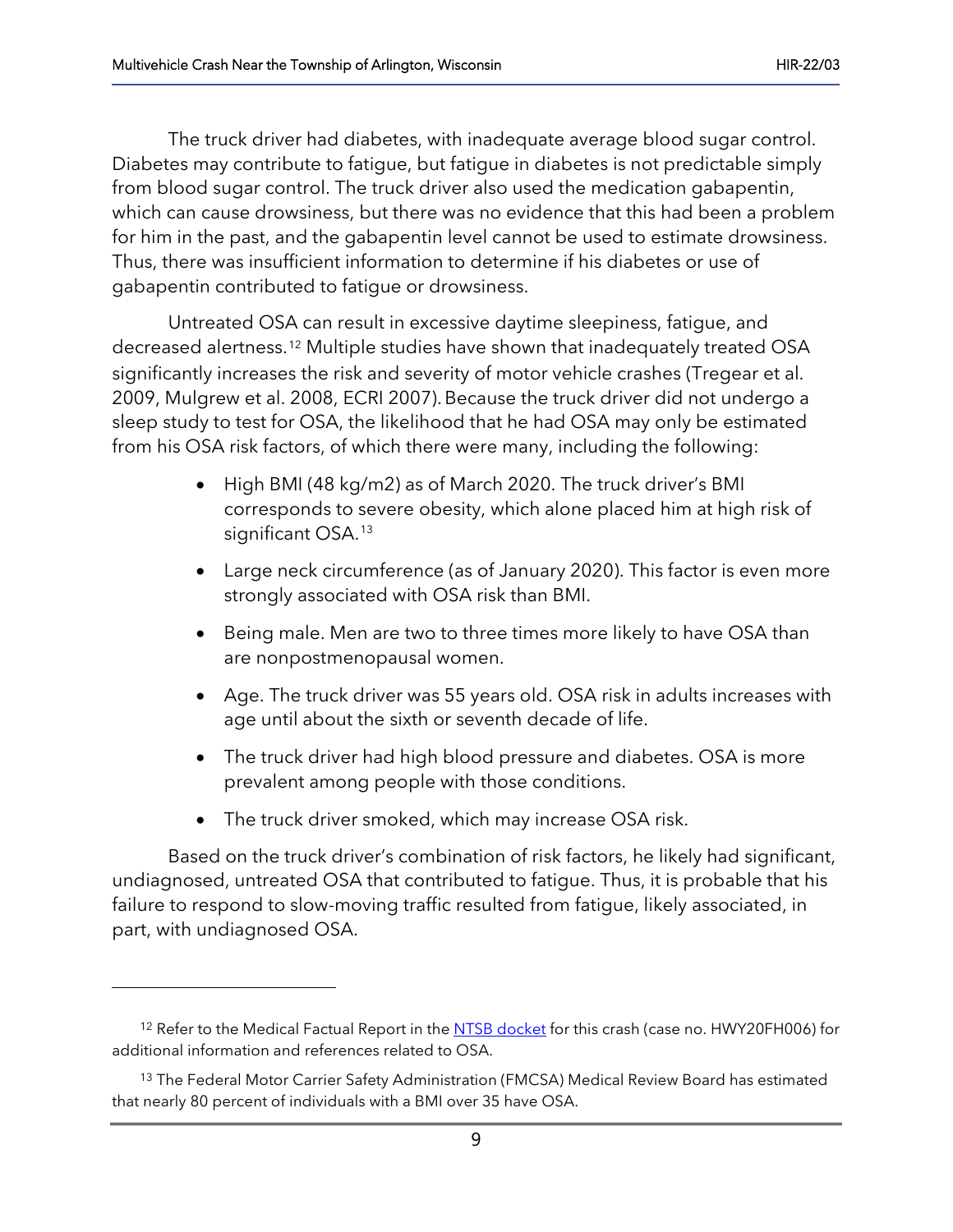The NTSB has previously recommended that the FMCSA implement a program to identify CMV drivers at high risk for OSA and require that those drivers provide evidence through the medical certification process of having been appropriately evaluated and treated before being granted unrestricted medical certification.[14](#page-9-0) Although the truck driver in this crash was instructed in January 2020 to obtain a sleep study due to his risk factors for OSA, he failed to do so in the months leading up to the crash and successfully passed his medical certification evaluation in March 2020.

# 3. Conclusions

## 3.1 Probable Cause

The National Transportation Safety Board determines that the probable cause of the multivehicle crash near the Township of Arlington, Wisconsin, was the truck driver's failure to respond to slow-moving traffic due to fatigue. Contributing to the fatigue was his undiagnosed obstructive sleep apnea.

## 3.2 Lessons Learned

Commercial motor vehicle drivers must remain alert and vigilant to changing roadway conditions and traffic hazards. Obstructive sleep apnea is a medical condition that, unless identified and appropriately treated, can significantly reduce a driver's ability to obtain restorative sleep, leading to fatigue, degraded alertness, and increased crash risk. The National Transportation Safety Board has previously recommended that the Federal Motor Carrier Safety Administration implement a program to identify commercial motor vehicle drivers at high risk for obstructive sleep apnea, and require that those drivers provide evidence through the medical certification process of having been appropriately evaluated and treated before being granted unrestricted medical certification.

<span id="page-9-0"></span><sup>&</sup>lt;sup>14</sup> See history for **Safety Recommendation H-09-15**.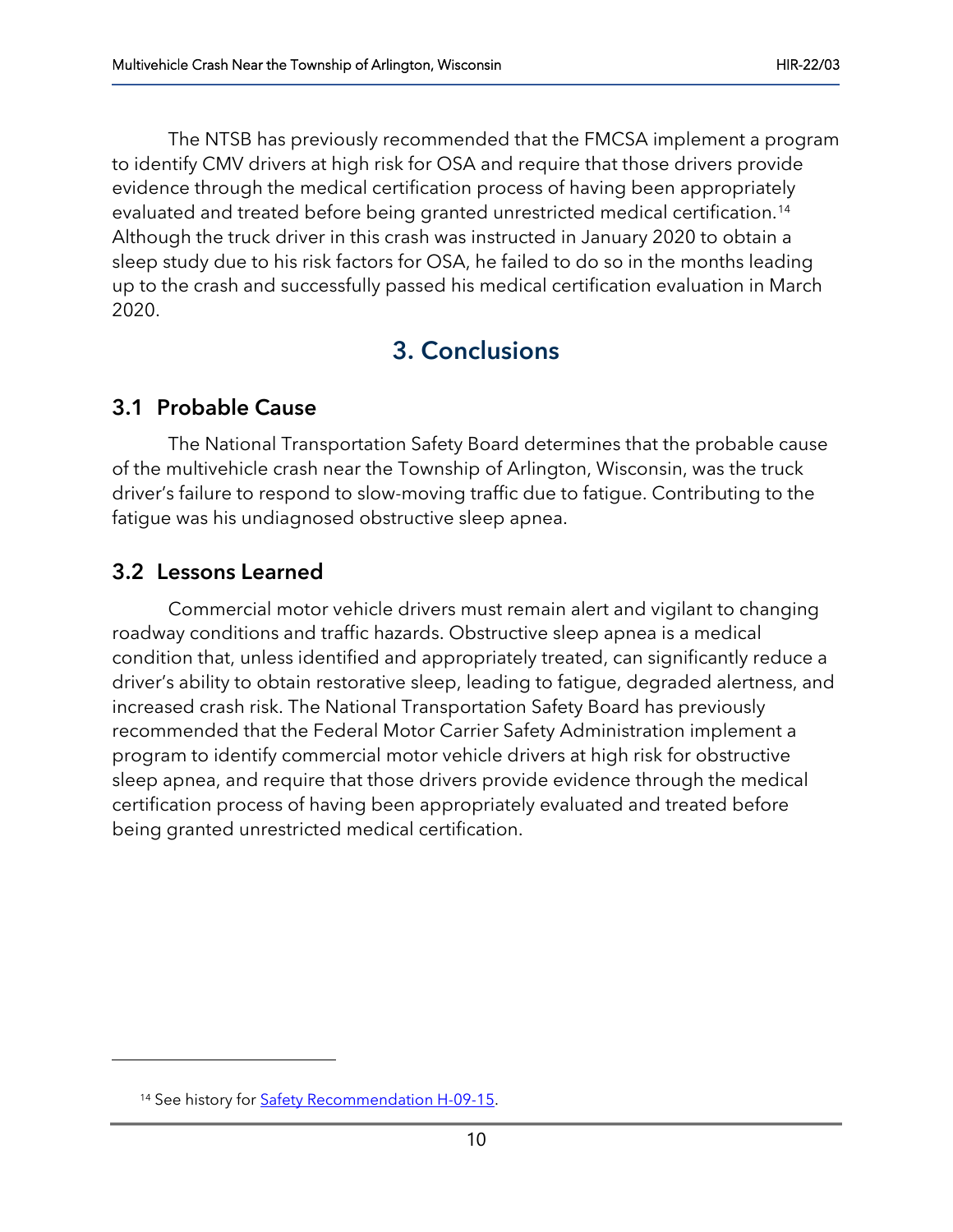# **References**

- Dinges DF. ["What is drowsy driving and what causes it?"](https://www.ntsb.gov/news/events/Documents/1a_Dinges.pdf) Presentation at NTSB Forum: Overcoming the Dangers of Drowsy Driving. Washington, DC: NTSB. October 21, 2014. Accessed May 11, 2022.
- ECRI Institute. 2007. Evidence Report: Obstructive Sleep Apnea and Commercial Motor Vehicle Driver Safety (Comprehensive Review): Volume 1. Plymouth Meeting, PA: ECRI. [https://rosap.ntl.bts.gov/view/dot/16488.](https://rosap.ntl.bts.gov/view/dot/16488) Accessed February 26, 2021.
- Federal Highway Administration. 2009. *[Manual on Uniform Traffic Control Devices](https://mutcd.fhwa.dot.gov/pdfs/2009/mutcd2009edition.pdf)*. Washington, DC: FHWA. Chapter 6I, pages 726—729.
- Mulgrew AT, Nasvadi G, Butt A, et al. 2008. "Risk and Severity of Motor Vehicle Crashes in Patients with Obstructive Sleep Apnoea/Hypopnoea." *Thorax* 63(6):536—541.
- Tregear S, Reston J, Schoelles K, Phillips B. 2009. "Obstructive Sleep Apnea and Risk of Motor Vehicle Crash: Systematic Review and Meta-Analysis." *Journal of Clinical Sleep Medicine* 5(6):573—81.
- Wisconsin Department of Transportation. 2014. *[Emergency Traffic Control and Scene](https://wisconsindot.gov/Documents/about-wisdot/who-we-are/dtsd/bto/etcsmguidelines2016.pdf)  [Management Guidelines](https://wisconsindot.gov/Documents/about-wisdot/who-we-are/dtsd/bto/etcsmguidelines2016.pdf)*. Version 3.0. Madison, WI: WisDOT.